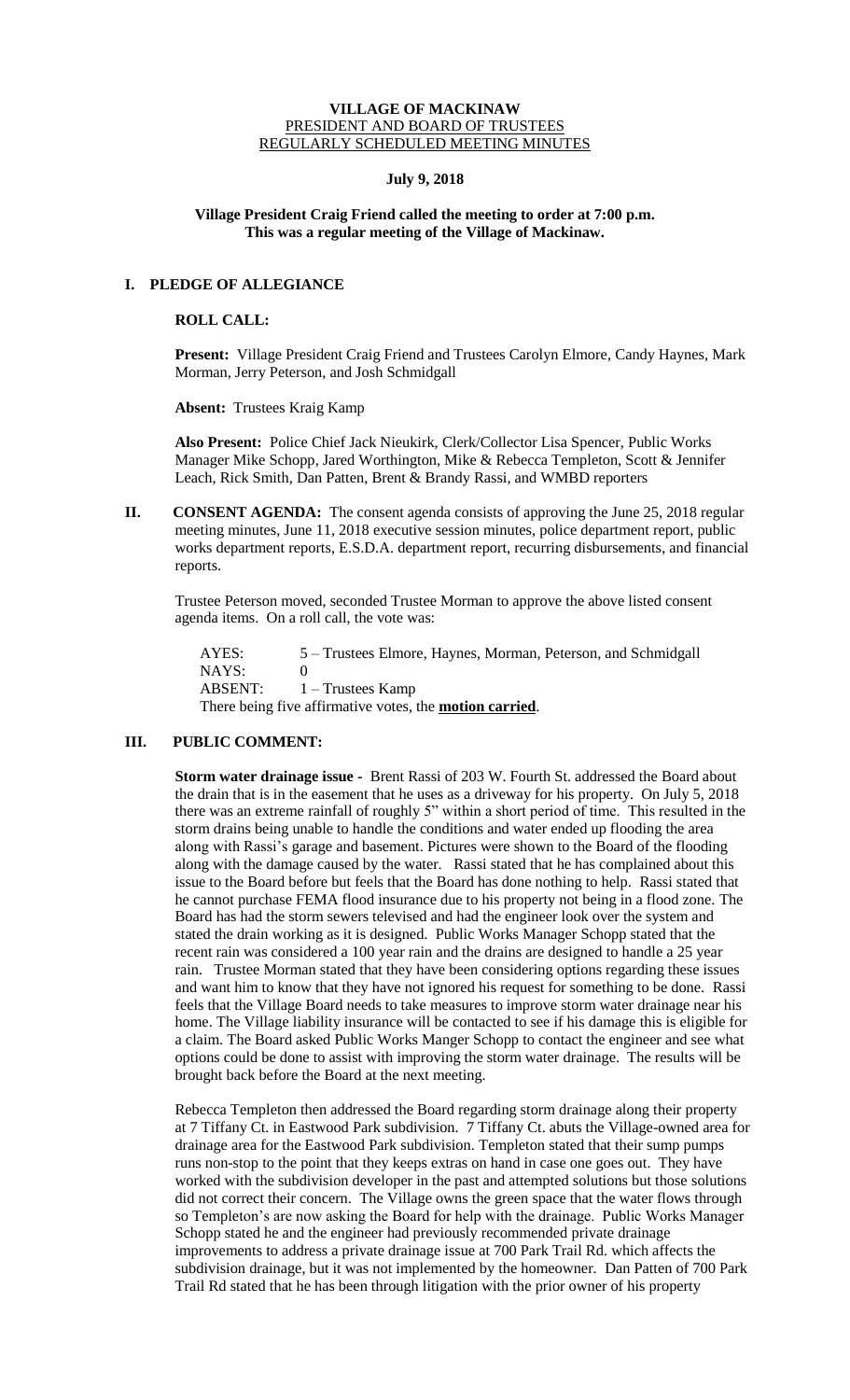regarding flooding of the property. He described to the Board how water goes down the street and right to Templeton's property, says a proper drainage needs to be installed. There is a privately owned field behind that side of the subdivision and run off also comes from the field. Schopp stated that he can provide some long pipes to Templeton to help redirect the outflow of their sump pump to help. The Board asked that Schopp have the engineer also look at this area and present options to assist at the next meeting.

Scott and Jennifer Leach of 104 Kruse St stated that they too have issues. The creek behind their property did flood but the issues they had were from water coming down the street and causing the sewer to come up in their basement. Rick Smith of 102 Kruse St. stated that he had the same problem. Smith's said this is the second time he has had damage cause by water in his basement. The Board asked Public Works Manger Schopp if something could be done. Schopp thinks that installing backflow preventers would greatly assist the issue. Schopp will discuss it with the engineer to see if this would correct the issue.

The Board wanted everyone to know that they are sympathetic to their situation. Since each circumstance is different the Village will contact their insurance to see if anything is eligible for coverage. The Board would like to work together for a solution that will work for everyone.

# **IV. DEPARTMENT REPORTS:**

a. **POLICE REPORT:** Police Chief Jack Nieukirk reported on the activities of the police department. Nieukirk said that the department will be meeting with the children at Eastside Educational Center along with later having the preschool classes tour the station. This is a great way to introduce the kids to the officers and teach them about safety. Nieukirk will be planning a department meeting to conduct performance reviews of the officers. He would still like to hire one more part time officer for the department.

**Police Chief's residency requirement –** When Chief Nieukirk was hire he was to abide by the residency requirement for the position within one year. August 1, 2018 will be his one year. Nieukirk requested an additional year due to life events. He has every intention of meeting the requirement but the right opportunity has not presented itself yet. The Board will discuss this matter at this one year review.

b. **PUBLIC WORKS REPORT:** Public Works Manager Mike Schopp reported on the activities of the public works department. Schopp stated that the storm on July 5, 2018 caused 2 alarms at the plant but were corrected. A water box was hit while Heritage Lake was improving their roads. A spot in Orchard St. was repaved due to a previous water leak under the street. Schopp would like more funds allocated to purchase a dump truck and service truck for the department. The current dump truck has transmission problems and would cost more to fix than the truck is worth. U.S. Conveyor has given him a set of plans for their expansion project. They will soon be applying for a building permit. The project to rebuild a storm drain and curb on Monroe St. will be being soon.

# **c. COLLECTOR'S REPORT:**

**Non-recurring disbursements –** Trustee Elmore moved, seconded by Trustee Schmidgall to approve the non-recurring disbursements. On a roll call, the vote was:

AYES: 5 – Trustees Elmore, Haynes, Morman, Peterson, and Schmidgall NAYS: 0 ABSENT:  $1 -$  Trustees Kamp There being five affirmative votes, the **motion carried**.

**Appropriation/Budget Ordinance –** The Board was given a draft of the 2018/2019 fiscal year appropriation/budget ordinance. The draft was based on finance committee and department head recommendations. This item was tabled until the next meeting to allow time for the Board to review.

#### **V. PRESIDENT'S REPORT:** none

#### **VI. LOCAL LIQUOR CONTROL COMMISSIONER'S REPORT:**